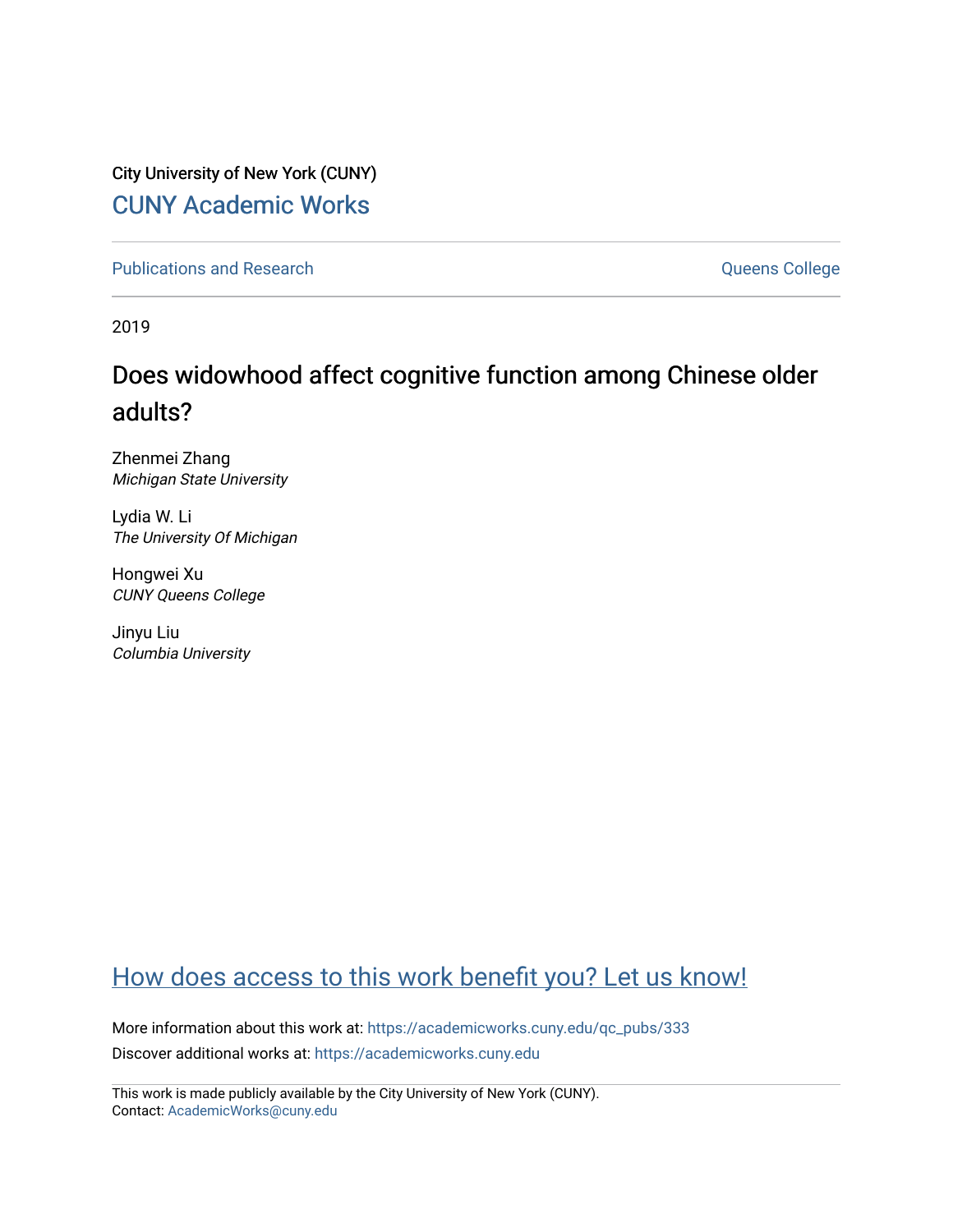

Contents lists available at [ScienceDirect](http://www.sciencedirect.com/science/journal/23528273)

### SSM - Population Health

journal homepage: [www.elsevier.com/locate/ssmph](https://www.elsevier.com/locate/ssmph)



Article

## Does widowhood affect cognitive function among Chinese older adults?

Zhenmei Zhang $^{\mathrm{a},*}$ , Ly[d](#page-1-4)ia W. Li $^{\mathrm{b}}$  $^{\mathrm{b}}$  $^{\mathrm{b}}$ , Hongwei Xu $^{\mathrm{c}}$  $^{\mathrm{c}}$  $^{\mathrm{c}}$ , Jinyu Liu $^{\mathrm{d}}$ 

<span id="page-1-0"></span><sup>a</sup> Department of Sociology, Michigan State University, East Lansing, MI 48824, USA

<span id="page-1-2"></span>**b** School of Social Work, University of Michigan, USA

<span id="page-1-3"></span><sup>2</sup> Department of Sociology, Queens College - CUNY, USA

<span id="page-1-4"></span><sup>d</sup> School of Social Work, Columbia University, USA

### ABSTRACT

There is growing evidence from Western countries that widowhood may affect cognitive health in later life. However, little is known about whether widowhood is associated with cognitive health in Eastern Asian countries such as China and what factors may explain the association between widowhood and cognitive health. We add to this line of research by investigating the effect of widowhood on 2-year change in cognitive function among Chinese adults ages 55 and older from 2011 to 2013, using data from the China Health and Retirement Longitudinal Study. Cognitive function was measured by episodic memory and mental intactness (i.e., attention and time orientation). Our results showed that Chinese older adults who were continually widowed at both waves had significantly lower episodic memory scores at Wave 2 than their continually married counterparts, controlling for episodic memory at Wave 1, age, gender, education, and other sociodemographic variables. This suggests that the continually widowed experienced greater decline in episodic memory than the continually married over the 2-year period. After further controlling for economic resources, health, and social engagement, the difference in memory decline between the continually widowed and the continually married barely changed. The effect of widowhood on memory decline was similar for men and women. However, the continually widowed were not significantly different from the continually married in the decline of mental intactness. In addition, newly widowed adults were not significantly different from the continually married in the change of episodic memory and mental intactness. We conclude that staying widowed for 2 years or more may be an independent risk factor for episodic memory decline in China. More research is needed to investigate the mediating and moderating mechanisms underlying the association between widowhood and memory decline.

#### 1. Introduction

For many older adults, one inevitable and difficult role transition is from being married to widowhood. Widows and widowers constitute a vulnerable group in later life because bereavement is one of the most stressful events one can experience, which can lead to grief, depression, and financial hardships ([Li, Liang, Toler, & Gu, 2005; Sasson &](#page-6-0) [Umberson, 2014; Zhang & Lin, 2017\)](#page-6-0). Previous research has found that widowhood is associated with an increased risk of illnesses, depression, disability, and mortality [\(Lee & DeMaris, 2007; Rendall, Weden,](#page-6-1) [Favreault, & Waldron, 2011](#page-6-1)). However, few studies have extended this line of inquiry to cognitive health. Cognitive function is an important component of health and well-being in later life, as people with cognitive impairment often have difficulty performing tasks of daily living and need significant medical and personal care ([Institute of Medicine](#page-6-2) U.S., Blazer, Yaff[e, & Liverman, 2015; Langa et al., 2001\)](#page-6-2). In recent years, scholars have begun to investigate the effect of widowhood on cognitive health in later life, and most studies are conducted in the United States and European countries. While some studies found that widowhood was associated with a higher risk of dementia and more rapid declines in several domains of cognitive function, including episodic memory, verbal meaning, and spatial ability ([Aartsen, Van](#page-6-3) [Tilburg, Smits, Comijs, & Knipscheer, 2005; Grimby & Berg, 1995; Gow](#page-6-3) [& Mortensen, 2016; Karlamangla et al., 2009; Mousavi-Nasab, Kormi-](#page-6-3)[Nouri, Sundstrom, & Nilsson, 2012; Sommerlad, Ruegger, Singh-](#page-6-3)[Manoux, Lewis, & Livingston, 2018\)](#page-6-3), other studies did not detect an increased risk of dementia among the widowed (see [Helmer et al.,](#page-6-4) [1999;](#page-6-4) [Vidarsdottir et al., 2014](#page-6-5)). Further, few studies have explored the factors that may explain the association between widowhood and cognitive health in later life.

The current study aims to examine whether widowhood is associated with change in cognitive function among older Chinese. Furthermore, we investigate the extent to which economic resources, adulthood health, and social engagement account for this association.

#### 1.1. Marital status and cognitive health

To understand how stable marital status (being married/widowed) or transitioning out of a marital category (e.g., becoming widowed) may influence cognitive health in later life, researchers often draw on two perspectives: the marital resource model and the stress model. The marital resource model suggests that marriage provides social,

<span id="page-1-1"></span>⁎ Corresponding author.

E-mail address: [zhangz12@msu.edu](mailto:zhangz12@msu.edu) (Z. Zhang).

<https://doi.org/10.1016/j.ssmph.2018.100329>

Received 25 June 2018; Received in revised form 17 November 2018; Accepted 19 November 2018 2352-8273/ © 2018 The Authors. Published by Elsevier Ltd. This is an open access article under the CC BY-NC-ND license (http://creativecommons.org/licenses/BY-NC-ND/4.0/).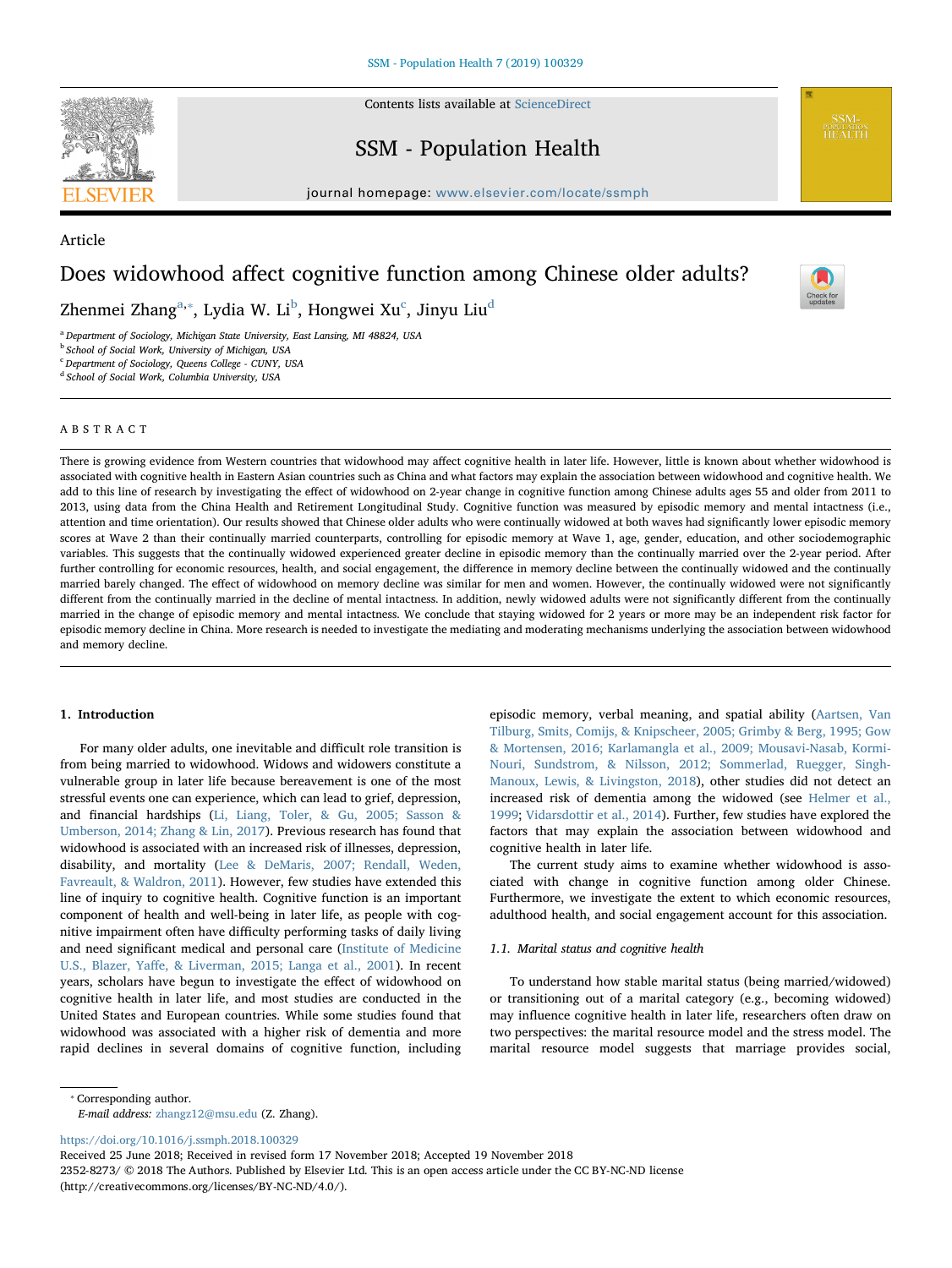psychological, and economic resources, which in turn promote health and well-being ([Waite & Gallagher, 2000](#page-6-6)). Specifically, marriage facilitates access to social support and social integration, both of which are associated with better cognitive function in later life ([Ertel,](#page-6-7) [Glymour, & Berkman, 2008; Ellwardt, Aartsen, Deeg, & Steverink,](#page-6-7) [2013; Gow, Corley, Starr, & Deary, 2013\)](#page-6-7). In terms of economic resources, marriage leads to an increase in income and wealth through within-household specialization (i.e., spouses specialize in specific tasks such as labor market activities and domestic work), economies of scale, and the pooling of wealth. Economic resources also directly enhance health through their positive effects on access to nutritious food and medical or other health-enhancing resources [\(Killewald & Gough, 2013;](#page-6-8) [Liu, 2012](#page-6-8)). In addition, marital interaction can provide daily cognitive stimulation for married individuals, which is conducive to the maintenance of cognitive function ([Fratiglioni, Paillard-Borg, & Winblad,](#page-6-9) [2004; Mousavi-Nasab et al., 2012](#page-6-9)). Based on the marital resource model, the widowed should be expected to fare worse in cognitive health than the married due to their permanent loss of health-enhancing resources provided by marriage.

The stress model suggests that the stress of bereavement can be an important factor undermining the cognitive health of the widowed ([Aartsen et al., 2005](#page-6-3)). Widowhood is one of the most stressful events in life ([Williams & Umberson, 2004](#page-6-10)), which can entail acute and chronic stress including loss of confidant, changes in residence and daily routine, and an increase of economic hardship ([Liu, 2012; Zhang &](#page-6-11) [Hayward, 2006](#page-6-11)). Recent research found that perceived stress was associated with faster cognitive decline and a higher risk of dementia ([Aggarwal et al., 2014; Johansson et al., 2010](#page-6-12)). Stress and grief following bereavement often increase the risk of depression and other chronic health problems among the widowed, which can in turn negatively affect their cognitive function [\(Jorm, 2000; Morley, 2017\)](#page-6-13). In addition, stress and depression may lower widowed individuals' interest in participating in social activities, a protective factor of cognitive function in later life ([Dong, Li, & Simon, 2014; Feng et al., 2014](#page-6-14)). On the other hand, the majority of the widowed seem to recover over time in terms of depressive symptoms, usually within 24 months ([Sasson &](#page-6-15) [Umberson; 2014; Umberson, Thomeer, & Williams, 2013\)](#page-6-15). Thus, the stress perspective would predict that the widowed, the newly widowed in particular, may experience greater decline in cognitive function than the married. These two theoretical perspectives may complement each other. While the marital resource model emphasizes the protective effect of marital resources on cognitive health, the stress model posits that the stress and strains of bereavement itself can have negative effects on cognitive health. It is possible that both processes contribute to the association between widowhood and cognitive health outcomes.

#### 1.2. Widowhood and cognitive health in Asian countries

The effect of widowhood on health may vary across sociocultural contexts due to differences in formal and informal support available to older adults ([Mathison, 1970; Zhang & Lin, 2017](#page-6-16)). However, very few studies have examined the association between widowhood and cognitive health in Asian settings. In one study, being widowed was associated with higher odds of cognitive impairment compared to being married among community-dwelling Chinese older adults in Singapore, but the association was statistically significant only among men and not women ([Feng et al., 2014\)](#page-6-17). The authors suggested that widows may adjust to widowhood better than widowers due to the broader networks of intimate friends and social ties that women tend to have compared to men. Based on a population-based cross-sectional survey in Taiwan, researchers found that widowed individuals had higher odds of dementia than their married counterparts, even after controlling for age, gender, education, comorbidities, and lifestyles ([Fan et al., 2015](#page-6-18)). Similar results were reported in China. For example, one large regional study of 34,807 community residents ages 55 and over in four cities (i.e., Beijing, Chengdu, Shanghai, and Xi'an) found that widowed individuals faced a higher risk of Alzheimer's disease but a lower risk of vascular dementia compared to the married ([Zhang et al., 2006\)](#page-6-19). Another regional study in China found that being unmarried (never married/divorced/widowed) was significantly associated with higher odds of cognitive impairment among adults aged 60 years and older ([Giri,](#page-6-20) [Chen, Yu, & Lu, 2016\)](#page-6-20). In that study, widowed people were grouped together with the never married and the divorced, so it is not clear whether widowhood itself was a significant correlate of cognitive impairment. Similarly, a recent study in South Korea found that widowed older Koreans had a higher risk of Alzheimer's disease than their married counterparts ([Bae et al., 2015\)](#page-6-21). In sum, a handful of Asian studies have found that widowed individuals had higher rates of cognitive impairment, Alzheimer's disease, and dementia than their married counterparts. It is important to point out that most of these studies relied on cross-sectional data, which makes it impossible to establish causal links between widowhood and cognitive outcomes. In comparison, most studies in Western countries used longitudinal data. As mentioned above, findings from Western studies are mixed ([Sommerlad](#page-6-22) [et al., 2018; Vidarsdottir et al., 2014\)](#page-6-22), which may be due to the different cognitive outcomes examined (e.g., memory, spatial ability, cognitive impairment, and dementia), variations in the length of followup, or different sociocultural contexts.

#### 1.3. The present study

We aim to test three hypotheses related to the association between widowhood and cognitive change among older adults in China. First, we expect the widowed to have greater decline in cognitive function than their married counterparts, controlling for sociodemographic characteristics. Second, we hypothesize that the greater cognitive decline of widowed Chinese adults is explained in part by economic resources, adulthood health, and social engagement. Third, we posit that the effect of widowhood on cognitive decline is stronger for men than for women.

Our study extends previous studies in several ways. First, unlike most prior studies conducted in Asia that used cross-sectional data to describe the association between widowhood and cognitive outcomes, we analyze longitudinal data from a nationally representative sample of older adults in China. Second, we are one of the few to examine potential mechanisms underlying the association between widowhood and cognitive change. Third, we explore the moderating role of gender, an overlooked aspect in the literature, in the association between widowhood and cognitive change.

#### 2. Data and methods

#### 2.1. Data

We drew on the first two waves (2011 and 2013) of the China Health and Retirement Longitudinal Study (CHARLS) to examine the association between widowhood and change in cognitive function in later life. The CHARLS is a longitudinal survey of community-dwelling Chinese adults aged 45 years and older and their spouses, all of whom are followed every two years. A probability sample was obtained using multistage stratified sampling methods. Between June 2011 and March 2012,12,740 households were contacted for interview, and 10,257 households completed at least one module of the survey via computerassisted personal interviews, which yielded a response rate of 80.5%. The baseline sample included 17,708 respondents (some households have 2 respondents: husband and wife) from 150 counties in 28 provinces. In the 2013 follow-up survey, 15,186 (about 86%) of the baseline respondents were successfully re-interviewed [\(Smith, Tian, &](#page-6-23) [Zhao, 2013; Zhao, Hu, Smith, Strauss, & Yang, 2014](#page-6-23)). The CHARLS is one of the most up-to-date longitudinal data sets collected in China to study the health and well-being of older adults. Our analytic sample was restricted to those respondents aged 55 and older who stayed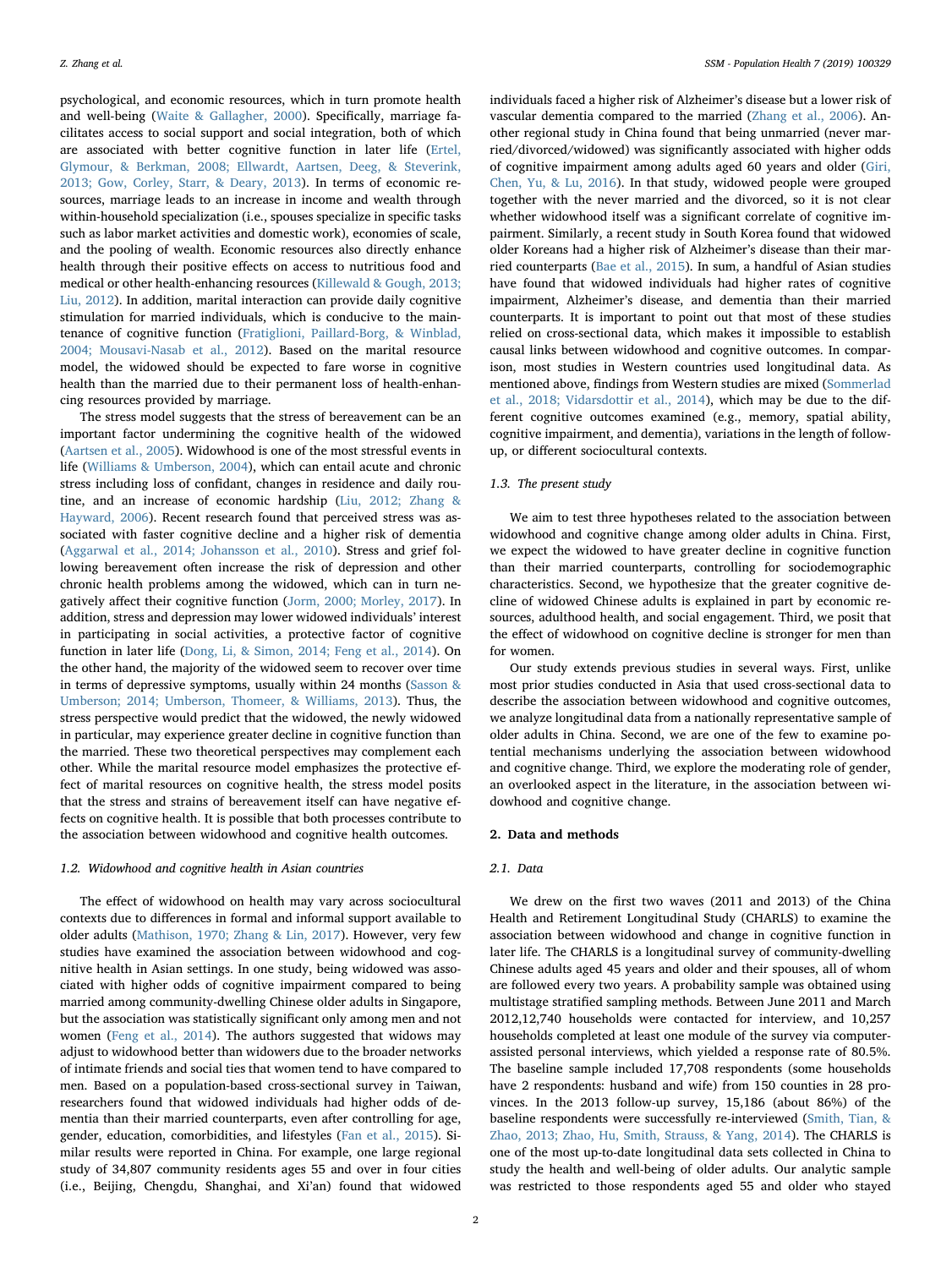Z. Zhang et al. *SSM - Population Health 7 (2019) 100329*

married, stayed widowed or become widowed between the baseline and the follow-up ( $N = 9203$ ). We restricted the sample to those who were 55 years and older because widowhood is a rare event for those younger than 55. We also excluded those respondents who had missing values on all cognitive tests in either wave ( $n=1279$ ). All the exclusion criteria resulted in a final sample size of 7924 respondents.

#### 2.2. Measures

We constructed two cognitive measures based on previous studies: episodic memory and mental intactness ([Hu, Lei, Smith, & Zhao, 2012;](#page-6-24) [Lei, Smith, Sun, & Zhao, 2013](#page-6-24)).

#### 2.2.1. Episodic memory

Episodic memory is an important dimension of cognitive function and is crucial for reasoning and daily functioning. List learning tests are commonly used by neuropsychologists to measure episodic memory ([Gavett & Horwitz, 2012; Lachman, Agrigoroaei, Murphy, & Tun,](#page-6-25) [2010\)](#page-6-25). Respondents in the CHARLS were asked to recall ten simple Chinese nouns right after they were read to them (immediate recall) and then four minutes later (delayed recall). We averaged the scores of immediate recall and delayed recall to create a measure of episodic memory. In additional analyses, we used immediate recall and delayed recall as separate dependent variables and the results were similar.

#### 2.2.2. Mental intactness

The CHARLS adopted several questions from the Telephone Interview of Cognition Status (TICS) battery to evaluate intact mental status. Our measure of mental intactness consists of respondents' correct answers from five items on time orientation (i.e., awareness of date, month, year, day of week, and the season of the year) and the numbers of correct subtractions in the serial 7's test. This test asks respondents to repeatedly subtract 7 starting from 100 for five trials. The value of the mental intactness measure ranges from 0 to 10.

#### 2.2.3. Marital status continuity and change

We classified older adults into three groups based on their marital status in Wave 1 and Wave 2: continually married (reference group) refers to those who were married in both waves; continually widowed refers to those who were widowed in both waves; and newly widowed refers to those who were married in Wave 1 but became widowed in Wave 2.

#### 2.2.4. Economic resources

We used annual household per capita expenditures (PCE) to measure economic resources. The existing literature suggests that expenditures constitutes a better measure of economic resources available to the family than income in developing countries, and in low-income rural settings in particular [\(Lei et al., 2014\)](#page-6-26). We used the logged value of expenditures because the variable is skewed.

### 2.2.5. Adulthood health

We used two indicators of adulthood health at baseline: functional limitations and depressive symptoms. Functional limitations is a variable reflecting physical health and was coded as 1 if the respondent reported having some difficulty doing any of the following seven activities: walking 1 km; getting up from a chair after sitting for a long period; climbing several flights of stairs without resting; stooping, kneeling or crouching; reaching arms above shoulders; carrying ten pounds; or picking up a small coin from a table. It was otherwise coded as 0. The measure of functional limitations is validated and commonly used in previous research [\(Zimmer, Martin, Jones, & Nagin, 2014\)](#page-6-27). The depressive symptoms variable reflects mental health and was measured by the 10-item Center for Epidemiologic Studies Depression Scale (CESD-10), which was previously validated among older Chinese in Hong Kong ([Boey, 1999; Cheng & Chan, 2005](#page-6-28)). The sum of the CESD-10

scores ranged from 0 to 30 with higher scores indicating more depressive symptoms. Previous research has shown that both depression and functional limitations were associated with increased rate of cognitive decline and risk of dementia [\(Auyeung, Lee, Kwok, & Woo, 2011;](#page-6-29) [Buchman, Boyle, Wilson, Tang, & Bennett, 2007; Jorm, 2000; Wang,](#page-6-29) [Larson, Bowen, & van Belle, 2006\)](#page-6-29).

#### 2.2.6. Social engagement

Social engagement was measured by participation in one or more social activities (e.g., visiting neighbors/friends, playing majong/cards, going to dance or exercise in parks or other places, going to a sports or social club, etc.) in the last month. We dichotomized the variable  $(1=$ participate in one or more activities) because the level of social engagement was quite low in our sample: A majority of the respondents (55%) did not participate in any activity, and most of the rest participated in one activity only.

#### 2.2.7. Controls

We included the respondent's age, gender  $(1 =$  female), education, hukou status (1 = rural), living arrangements (1 = living with children), and baseline cognitive scores. Age categories are 55–59 (reference category), 60–64, 65–69, and 70 and above. Education was coded into five categories: no schooling, less than elementary but can read and write, elementary school, middle school, and high school or more. In China, the household registration system (hukou) was instituted in the 1950s and it classified all citizens into 'agricultural' (rural) or "nonagricultural' (urban). Hukou status was controlled for because adults with urban hukou have access to a broad range of privileges such as medical care and retirement pensions, while their counterparts with rural hukou are provided little ([Whyte, 1999](#page-6-30)).

Some of the variables we used in our analysis come from the harmonized CHARLS data set provided by the Gateway to Global Aging Data, which includes cleaned and processed variables from CHARLS.

#### 2.3. Analytic strategy

We first present weighted descriptive statistics of the study variables in the sample by marital status. Baseline individual-level weights were used to adjust for sample selection and household and individual nonresponse. We then used a lagged dependent variable approach (LDV) to examine the association between widowhood and cognitive function at Wave 2, controlling for Wave 1 cognitive function and other covariates. The basic form of the LDV model in our analysis can be written as:

#### *Cognitive function*<sub>*w*2</sub> =  $\beta_0 + \beta_1$  continually widowed +  $\beta_2$  newly widowed

+ 
$$
\beta_3
$$
 cognitive function<sub>w1</sub> +  $\beta_4$  covariates<sub>w1</sub> +  $\varepsilon$ 

where  $\beta_s$  are regression parameters. Specifically, the LDV models test the effects of staying widowed and transitioning into widowhood on the change in cognitive function between Wave 1 and Wave 2. Thus, a negative coefficient of the continually widowed would indicate a greater decline in cognitive function compared to the continually married over a two-year period [\(Johnson, 2005](#page-6-31); [Luo, Pan, & Zhang,](#page-6-32) [2018\)](#page-6-32). The base model included the continually widowed, the newly widowed, and sociodemographic characteristics. Indicators of economic resources, physical and mental health, and social engagement at Wave 1 were then added in a series of nested models to examine whether the association between widowhood and cognitive function at Wave 2 attenuates with these variables added. Finally, to test the moderating role of gender, we added interaction terms between the widowhood variables and gender into the full model. To adjust for sample selection and longitudinal attrition, we used longitudinal weights provided by the CHARLS team in the regression analysis. Most of our independent variables in the analytic sample had very few missing data (< 1%) except for depressive symptoms and household PCE, which had 5% and 15.7% missing respectively. Thus, we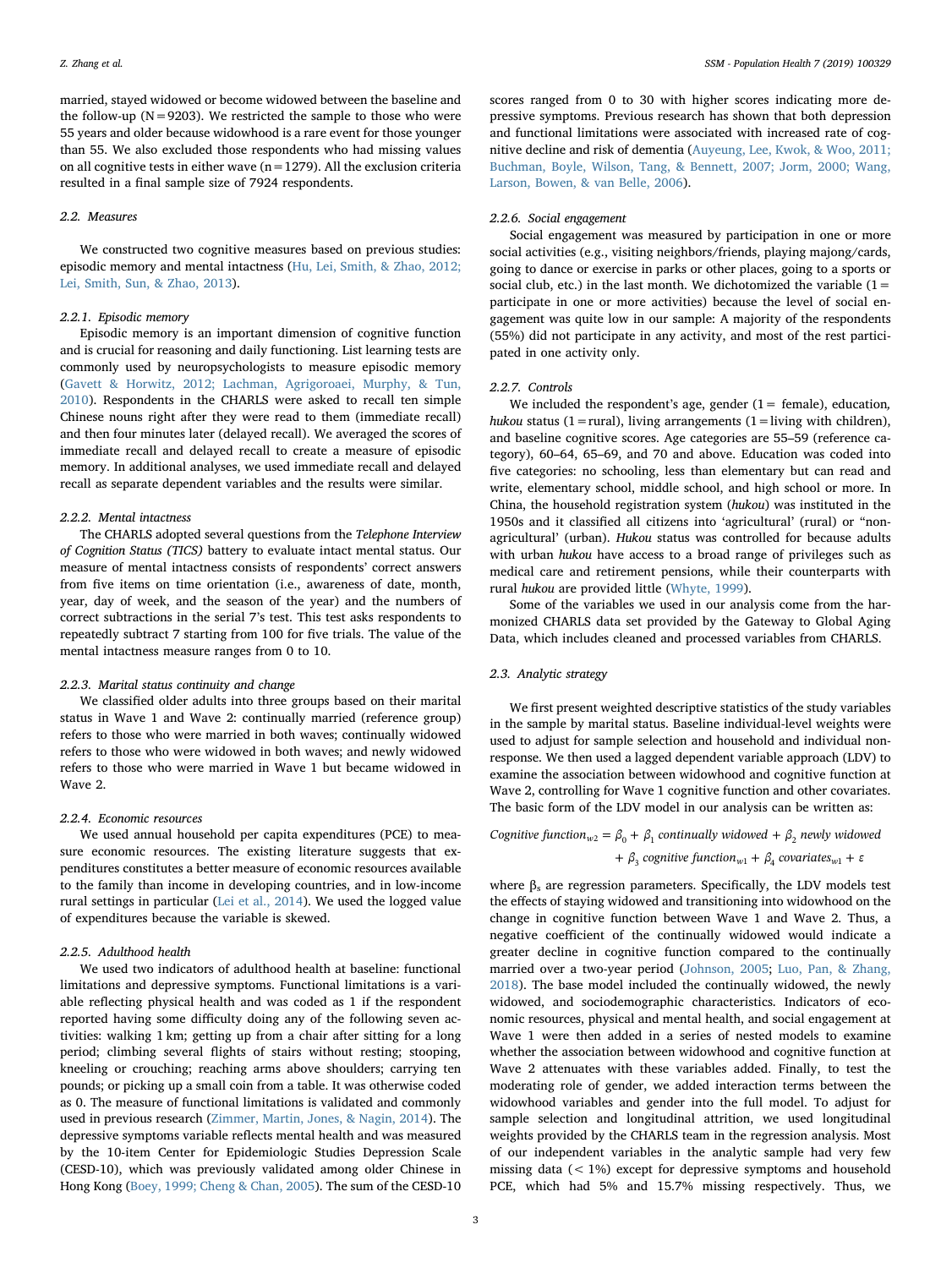#### <span id="page-4-0"></span>Table 1

Weighted Sample Statistics by Marital Status 2011–2013, CHARLS (N=7924).

|                                          | Continually | Continually        | Newly              |
|------------------------------------------|-------------|--------------------|--------------------|
|                                          | Married     | Widowed            | Widowed            |
|                                          | $(n=6631)$  | $(n = 1084)$       | $(n = 209)$        |
| <b>Cognitive function</b>                |             |                    |                    |
| Episodic memory W2                       | 3.33        | 2.58 <sup>a</sup>  | 2.89 <sup>b</sup>  |
| Episodic memory W1                       | 3.43        | $2.92^{\rm a}$     | 2.97 <sup>b</sup>  |
| Mental intactness W2                     | 6.56        | 5.31 <sup>a</sup>  | 5.75 <sup>b</sup>  |
| Mental intactness W1                     | 6.67        | 5.32 <sup>a</sup>  | 5.85 <sup>b</sup>  |
| Economic resources (W1)                  |             |                    |                    |
| Household consumption per<br>capita (ln) | 8.51        | 8.39               | 8.44               |
| Mental and physical<br>health (W1)       |             |                    |                    |
| Depressive symptoms                      | 8.18        | $10.14^{a}$        | 10.23 <sup>b</sup> |
| Any functional limitations               | 55.27       | $69.85^{a}$        | 68.68 <sup>b</sup> |
| (ref:no)                                 |             |                    |                    |
| Social engagement (W1)                   |             |                    |                    |
| Any social activities (ref: no)          | 46.17       | 48.57              | 44.08              |
| Sociodemographic<br>controls (W1)        |             |                    |                    |
| Age groups (%)                           |             |                    |                    |
| 55-59                                    | 36.95       | 13.08 <sup>a</sup> | 18.51 <sup>b</sup> |
| $60 - 64$                                | 27.56       | 16.75 <sup>a</sup> | 20.18 <sup>b</sup> |
| 65-69                                    | 17.92       | 16.68              | 20.48              |
| 70 and above                             | 17.57       | 53.49 $a$          | 40.83 <sup>b</sup> |
| Female (ref: male)                       | 46.49       | $72.77^{\rm a}$    | 69.76 <sup>b</sup> |
| Education (%)                            |             |                    |                    |
| No schooling                             | 28.10       | 49.61 <sup>a</sup> | 47.95 <sup>b</sup> |
| Less than elementary                     | 20.82       | 17.39              | 16.39              |
| school                                   |             |                    |                    |
| Elementary school                        | 24.43       | 18.11 <sup>a</sup> | 21.92              |
| Middle school                            | 16.56       | $11.25^{\circ}$    | 8.86 <sup>b</sup>  |
| High school or more                      | 10.09       | $3.63^{\circ}$     | 4.88 <sup>b</sup>  |
| Rural hukou (ref: urban)                 | 71.77       | 75.60              | 75.01              |
| Living with children (ref:               | 50.83       | $62.65^{a}$        | 49.30              |
| not)                                     |             |                    |                    |

Note. W1: Wave 1 (2011). W2: Wave 2 (2013).

<span id="page-4-2"></span><sup>a</sup> The difference between the continually widowed and the continually married is statistically significant at  $p < 0.05$ .

<span id="page-4-3"></span><sup>b</sup> The difference between the newly widowed and the continually married is statistically significant at  $p < 0.05$ .

conducted multiple imputation to replace missing data. The results were based on 10 random, multiple-imputed replicates. We conducted all analyses using Stata 14.

#### 3. Results

#### 3.1. Sample characteristics

[Table 1](#page-4-0) presents the distribution of all study variables in our sample by marital status. The continually widowed and newly widowed had significantly lower scores on episodic memory and mental status than the continually married at both waves. The two widowed groups also reported more depressive symptoms and were more likely to have functional limitations than the continually married. There were no significant differences in household PCE or social engagement across the three groups. In addition, the continually widowed and the newly widowed were older, more likely to be female, and less educated than the continually married. The continually widowed were also more likely to live with children than the continually married (62.7% vs. 50.8%).

#### 3.2. Widowhood and change in cognitive function

We first examined the association between widowhood status and

#### <span id="page-4-1"></span>Table 2

Regression Coefficients for Episodic Memory Among Chinese Adults ages 55 and older, CHARLS, 2011–2013.

|                                                                                                      | Episodic Memory                                            |                                                            |                                                                |                                                                        |                                                                  |  |
|------------------------------------------------------------------------------------------------------|------------------------------------------------------------|------------------------------------------------------------|----------------------------------------------------------------|------------------------------------------------------------------------|------------------------------------------------------------------|--|
|                                                                                                      | Model 1                                                    | Model 2                                                    | Model 3                                                        | Model 4                                                                | Model 5                                                          |  |
| Marital status W1-W2 (ref:<br>Continually married)<br>Continually widowed                            | $-0.15^{n}$                                                | $-0.15^{*}$                                                | $-0.13$ <sup>*</sup>                                           | $-0.16^{r}$                                                            | $-0.14$ <sup>*</sup>                                             |  |
| Newly widowed                                                                                        | 0.05                                                       | 0.05                                                       | 0.07                                                           | 0.05                                                                   | 0.07                                                             |  |
| Economic resources (W1)<br>Household consumption<br>per capita                                       |                                                            | 0.04                                                       |                                                                |                                                                        | 0.04                                                             |  |
| Mental and physical<br>health (W1)<br>Depressive symptoms<br>Any functional<br>limitations (ref: no) |                                                            |                                                            | $-0.01$<br>$-0.17$ <sup>*</sup>                                |                                                                        | $-0.01$<br>$-0.17$ <sup>*</sup>                                  |  |
| Social engagement (W1)<br>Any social activities (ref:<br>no)                                         |                                                            |                                                            |                                                                | $0.12***$                                                              | $0.10^{11}$                                                      |  |
| Sociodemographic<br>controls (W1)                                                                    |                                                            |                                                            |                                                                |                                                                        |                                                                  |  |
| Age groups (ref: 55-59)<br>$60 - 64$<br>65-69<br>70 and above<br>Female (ref: male)                  | $-0.16$<br>$-0.40$ <sup>**</sup><br>$-0.75$ **<br>$0.11^*$ | $-0.16$<br>$-0.39$ **<br>$-0.75***$<br>$0.11$ <sup>*</sup> | $-0.14$ <sup>-</sup><br>$-0.37$ **<br>$-0.73$ **<br>$0.15^{*}$ | $-0.16$ <sup>*</sup><br>$-0.39$ <sup>**</sup><br>$-0.76$ **<br>$0.11*$ | $-0.13$<br>$-0.36$ <sup>*</sup><br>$-0.72$ <sup>**</sup><br>0.14 |  |
| Education (ref: no                                                                                   |                                                            |                                                            |                                                                |                                                                        |                                                                  |  |
| schooling)<br>Less than elementary<br>school                                                         | $0.45$ **                                                  | $0.45$ **                                                  | 0.46                                                           | $0.45$ **                                                              | $0.45$ **                                                        |  |
| Elementary school                                                                                    | $0.71$ <sup>**</sup>                                       | $0.70^{*}$                                                 | 0.69                                                           | $0.70^{*}$                                                             | 0.69                                                             |  |
| Middle school                                                                                        | $1.11$ <sup>**</sup>                                       | $1.10^{**}$                                                | $1.09$ **                                                      | $1.10^{**}$                                                            | $1.08^{\circ}$                                                   |  |
| High school or more                                                                                  | $1.21$ **                                                  | $1.19***$                                                  | 1.18                                                           | $1.19***$                                                              | $1.15$ **                                                        |  |
| Rural hukou (ref: urban)                                                                             | $-0.48$ **                                                 | $-0.46$ **                                                 | $-0.46$                                                        | $-0.47$ **                                                             | $-0.43$                                                          |  |
| Living with children (ref:                                                                           | $-0.05$                                                    | $-0.04$                                                    | $-0.06$                                                        | $-0.05$                                                                | $-0.05$                                                          |  |
| not)                                                                                                 |                                                            |                                                            |                                                                |                                                                        |                                                                  |  |
| Episodic memory W1                                                                                   | 0.30                                                       | $0.30$ **                                                  | 0.29                                                           | 0.30                                                                   | 0.29                                                             |  |
| Constant                                                                                             | 2.28                                                       | 1.91                                                       | 2.45                                                           | 2.24                                                                   | 2.08                                                             |  |
| $R^2$                                                                                                | 0.30                                                       | 0.30                                                       | 0.31                                                           | 0.31                                                                   | 0.31                                                             |  |

Note. W1: Wave 1(2011). W2: Wave 2(2013).

Unstandardized regression coefficients are presented. The results are based on 10 multiple-imputed data sets.

<span id="page-4-5"></span>\*\*  $p < 0.01$ .

change in episodic memory. Results in Model 1 of [Table 2](#page-4-1) show that respondents who were continually widowed at both waves had significantly lower episodic memory scores in the follow-up survey, compared to their counterparts who remained married, net of age, gender, education, rural hukou, living with children, and baseline episodic memory scores. This suggests that the continually widowed had greater memory decline than the continually married in the 2-year period. However, those who were newly widowed were not significantly different from the continually married in episodic memory at follow-up. After adding household PCE in Model 2, the coefficient of the continually widowed did not change and remained statistically significant. In order to determine whether physical and mental health differences might explain the greater decline in episodic memory of the continually widowed, we added functional limitations and depressive symptoms to Model 1. Results of Model 3 show that the coefficient of the continually widowed was reduced slightly. In Model 4, we added social engagement to Model 1, and the coefficient of the continually widowed remained almost unchanged. In our full model (Model 5), after controlling for all covariates, the continually widowed still had significantly lower episodic memory scores than the continually married.

<span id="page-4-4"></span> $*$  p < 0.05.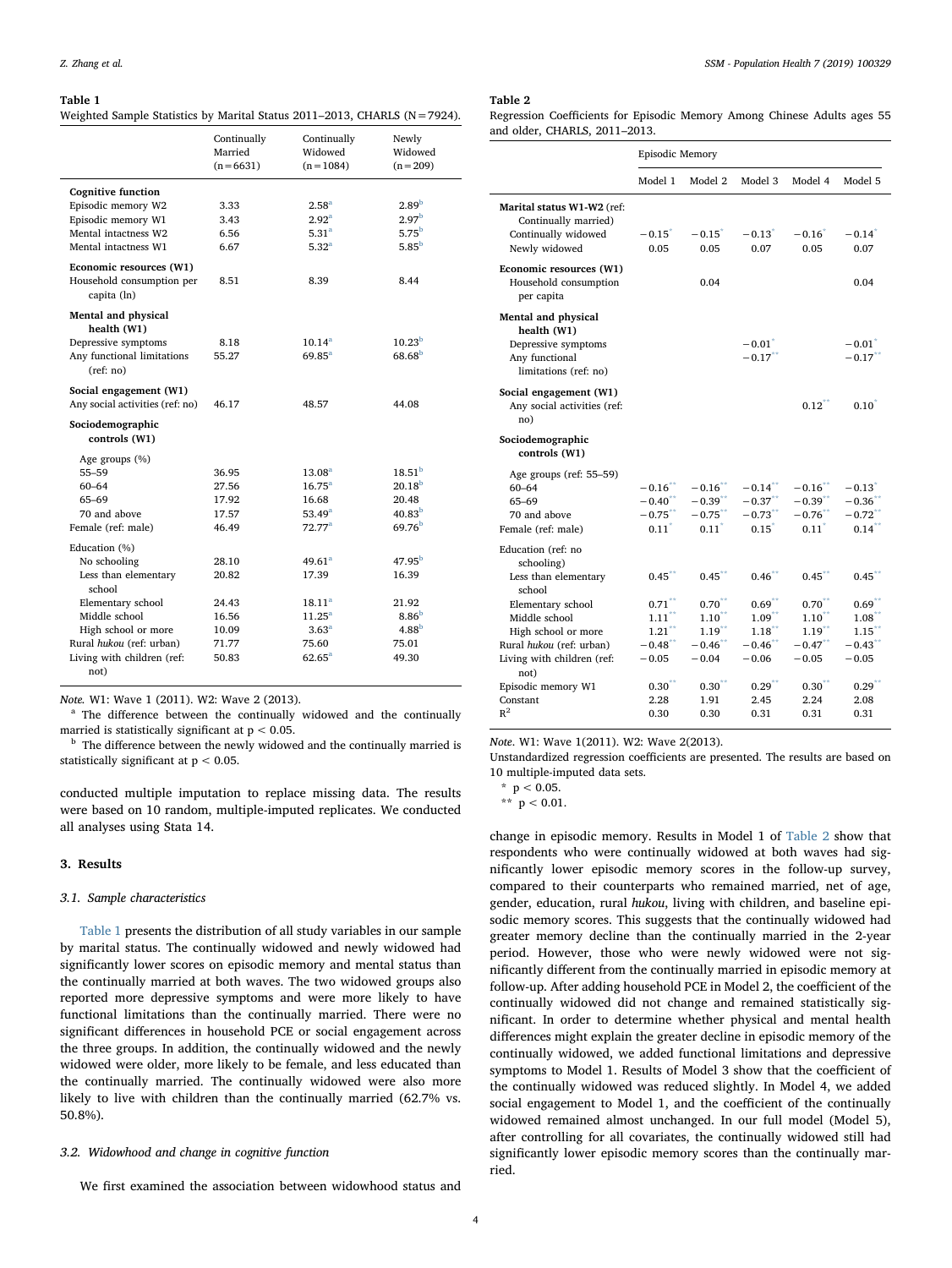We have also included interaction terms between gender and the widowhood variables (female x continually widowed and female x newly widowed) in the full model, but neither of the interaction terms was statistically significant. These results are not shown in [Table 2](#page-4-1).

Among the covariates, we found that age increased the risk of decline in episodic memory. Women and those with higher levels of education had better, whereas old adults with rural hukou had worse episodic memory at 2-year follow-up. Older adults with functional limitations and more depressive symptoms at baseline also had worse episodic memory at follow-up. Social engagement at baseline was positively associated with better episodic memory at follow-up.

To examine the effects of widowhood on mental intactness, we repeated the series of analysis as done for episodic memory described above. We found that neither the continually widowed nor the newly widowed were significantly different from the continually married in the change of mental intactness over the 2-year period (results not shown).

#### 4. Discussion

Recent research on widowhood and cognitive health in later life suggests that widowhood may be a risk factor for cognitive decline, cognitive impairment, and dementia ([Sommerlad et al., 2018](#page-6-22)). Most of the research has been conducted in Western countries. Using the nationally representative CHARLS data, we investigated whether widowed Chinese adults had greater cognitive decline than the married during a 2-year period. The analyses produce four major findings. First, our results indicate that staying widowhood for 2 years or longer may be an independent risk factor for episodic memory decline in China. Even after controlling for various potential confounders, the association between staying in widowhood and episodic memory at follow-up was robust. Surprisingly, the newly widowed did not suffer from greater cognitive decline than the continually married. Taken together, these findings suggest that the duration of exposure to widowhood matters and that two processes may be involved. First, there may be a burst of social support from adult children, relatives and friends in the early stages of the transition into widowhood. The increased social support may temporarily shield the widowed from the negative effects of spousal loss on cognitive function, but it may gradually dissipate over time. Second, brain change occurs slowly, and it may simply take time for the negative effects of widowhood to manifest.

Second, we hypothesized that economic resources, health, and social engagement would partially account for the association between widowhood and cognitive decline. However, we did not find these factors to be major underlying mechanisms in our study. Our results are consistent with findings from previous research that socioeconomic resources and social engagement did not account much for the negative effect of widowhood on cognitive outcomes (e.g., [Feng et al., 2014](#page-6-17); [Sundstrom, Westerlund, & Kotyrlo, 2016](#page-6-33)). Nonetheless, it is important to recognize that our measures of economic resources and social engagement may not have fully captured the differences between the widowed and the married in these domains. Future studies should collect more precise data on economic hardship and daily social activities of older adults.

Previous research has found that the loss of spouse often has harmful effects on mental health due to stress and depression, which can lead to increased cortisol secretion. High cortisol levels have been associated with poorer memory in middle and late life (Geoff[roy,](#page-6-34) [Hertzman, Li, & Power, 2012; Lee et al., 2007; van Gelder et al., 2006](#page-6-34)). In addition, the widowed often have higher rates of functional limitations than the married, which researchers have attributed to their less healthy lifestyles and the stress of caring for a sick spouse prior to death ([Carr & Springer, 2010;](#page-6-35) Hughes [& Waite, 2009\)](#page-6-36). However, few previous studies have examined whether depressive symptoms and functional limitations accounted for the association between widowhood and cognitive outcomes. In our study, we found that these two health

variables are significantly associated with episodic memory but together they only accounted for a small proportion (about 13%) of the difference between the married and the continually widowed in memory decline. Future research can further explore whether other chronic health conditions, biomarkers, and lifestyles can account for the negative effects of widowhood on cognitive health.

Third, we did not find gender differences in the effect of widowhood on change in cognitive function. This differs from the findings of a cross-sectional study of Chinese older adults in Singapore ([Feng et al.,](#page-6-17) [2014\)](#page-6-17) but is consistent with findings in Western countries (e.g., [Aartsen](#page-6-3) [et al., 2005](#page-6-3); [Karlamangla et al., 2009](#page-6-37)).

Fourth, our results indicate that the effects of widowhood on cognitive function may vary across cognitive domains ([Mousavi-Nasab](#page-6-38) [et al., 2012](#page-6-38)). We found no evidence to support an association between widowhood and change in mental intactness, although we found that those who were widowed for more than two years had greater memory decline than the continually married during the follow-up. In this study, mental intactness captured time orientation and attention, which may involve a different part of the brain and neurological process than those responsible for memory [\(Xu, Zhang, Li, & Liu, 2018\)](#page-6-39). Mousavi-Nasab and coauthors (2012) also found that widowhood was not associated with semantic memory (i.e., memory associated with knowledge and fluency) in their Swedish sample.

Nevertheless, our study is not without limitations. First, the measure of cognitive function in CHARLS is limited. Given that the effects of widowhood differ for mental intactness and episodic memory in our analyses, future studies should include other important measures of cognitive function such as processing speed, executive function, and verbal fluency as outcomes so as to better understand how widowhood affects cognition. Second, because widowhood is associated with a higher risk of mortality ([Rendall et al., 2011\)](#page-6-40), our sample of widowed older adults may represent 'healthy survivors', which would lead to an underestimation of the negative effects of widowhood on cognitive decline.

Despite these limitations, our study makes an important contribution to the literature on widowhood and cognitive health in later life. Utilizing longitudinal data from a probability sample of older adults in China, we found that compared with those who remained continually married between 2011 and 2013, the continually widowed show greater decline in episodic memory. This is true for both men and women, and the differences persist after controlling for economic resources, physical and mental health, social engagement and other sociodemographic variables. Our findings suggest that staying in widowhood status may be a risk factor for greater episodic memory decline. Although the specific mechanisms underlying the relationship between widowhood and cognitive decline are unknown, we speculate that in mid- and late life, spouse may be one of the best sources of daily cognitive stimulation. Spousal relationship may also provide social support that buffers adverse life events (e.g., illness of self, illness of a relative or a friend, death of a relative or a friend), which can negatively affect cognitive function ([Sundstrom et al., 2016\)](#page-6-33). More research is needed to find out potential mechanisms so that health professionals and policymarkers can develop effective interventions to improve cognitive health of widowed individuals.

#### Declarations of interest

None.

#### Ethics approval statement

The research did not involve human subjects as it was conducted using publicly available, de-identified secondary data. Therefore, the researchers will have no access to personal identifiers or personal health information that can be linked to individuals while analyzing the data.